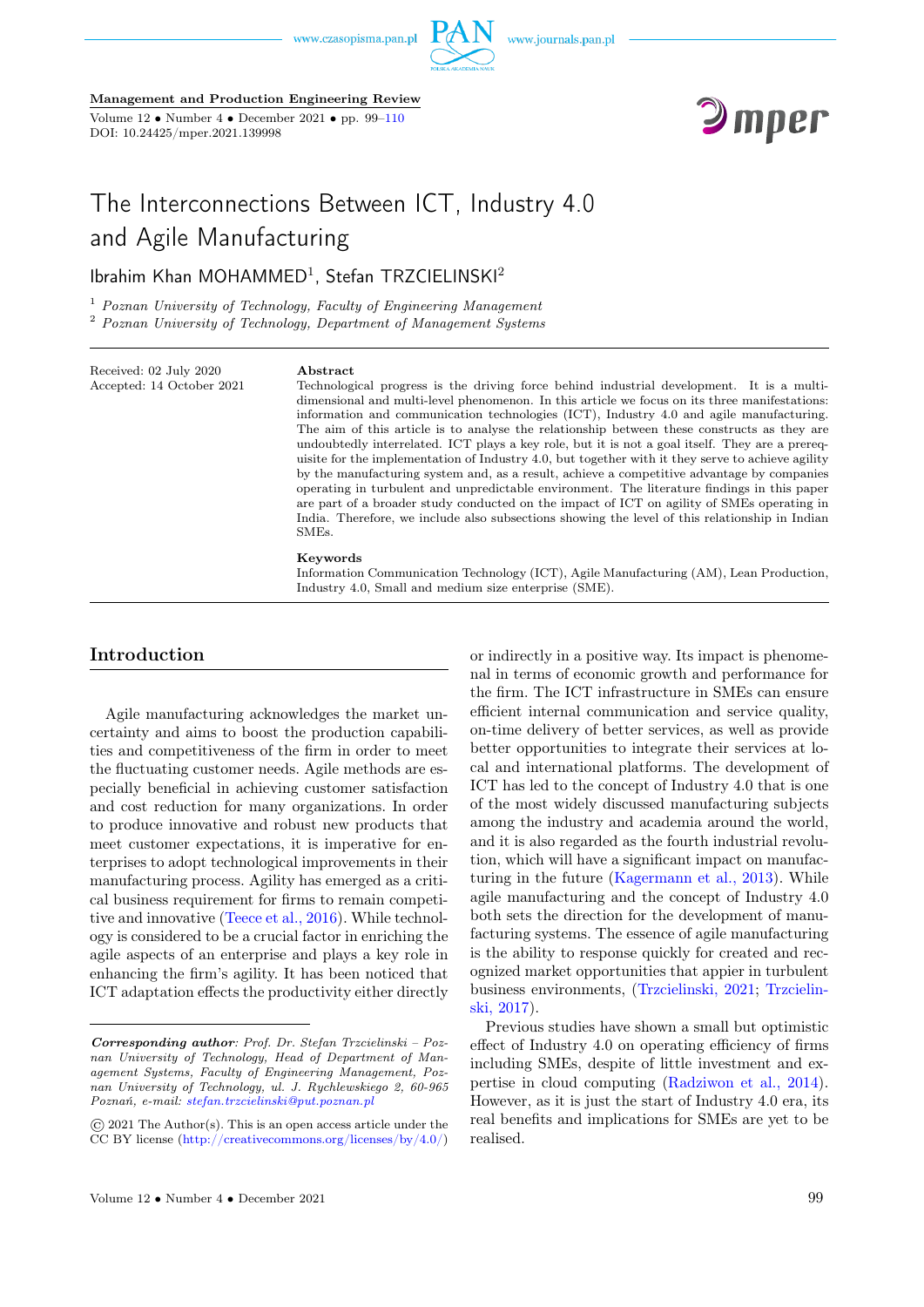

The question that arises is whether improved efficiency is the result of companies being introduced on the path of Industry 4.0 or whether it is the result of increased agility of the company.

The aim of this article is to analyse the relationships between ICT, Industry 4.0 and Agile Manufacturing, as they are undoubtedly interrelated. ICT determines both the implementation of solutions specific to Industry 4.0 and agile manufacturing. ICT plays a key role, but at the same time it is ancillary to agile manufacturing. Their development is not a goal in itself. Ultimately, it is about making companies competitive in a dynamic and unpredictable changing environment. Achieving competitiveness is fostered by agility, the essence of which is the ability to recognize and exploit market opportunities that arise precisely because the environment is changing.

We achieve this goal through a literature analysis conducted according to the model shown in Fig. [1.](#page-1-0)

<span id="page-1-0"></span>

Fig. 1. Research Model

Such model of analysis is implemented not only to present the general picture of these relations but also to analyze the state of the three concepts in Indian SMEs. The special interest in Indian SMEs is because this article is a piece of a broader research in the sector of these companies operating in India. The real potential and benefits of ICT combined with Industry 4.0 for Indian SMEs are not yet fully known or accomplished due to limited awareness, technological skills, resources and funds etc. However, this study is part of an effort to gain insights and identify the research gaps towards latest technology adoption by implementing ICT and Industry 4.0 particularly in SMEs. This research can also be useful in the context of Indian SMEs that intend to adopt advanced manufacturing technologies such as Industry 4.0 and integrate with its current ICT infrastructure.

# ICT and agile manufacturing

### The role of ICT in agile manufacturing

Manufacturing systems have evolved evolutionarily mainly through technological and organisational innovations. Sometimes, however, these innovations were so groundbreaking that they initiated a new level of technological advancement of these systems. Such breakthroughs are called industrial revolutions. The first revolution is symbolised by the steam engine of the mid-18th century and the second by the electric motor of the late 19th century. Electricity, the electric motor and the development of scientific management that began in the early 20th century led to a huge acceleration of industrial production. The symbol of this period is the fixed-load assembly line, equipped with machines built to produce a single product range. Industrial production technology and the organisation of manufacturing systems were adjusted to mass production. New possibilities to increase the variety of manufactured products and their components arose in the 1950s with the use of computer numerical control machines (CNC). This led to the organisation of production in the form of flexible manufacturing systems (FMS), i.e. flexible lines and cells and Computer Integrated Manufacturing Systems (CIM). In the 1960s, industrial robots were introduced. In combination with methods developed in Japan within the Toyota Production System, popularised in the world in the 1990s as Lean Production, Lean Management and Lean Enterprise, this led to increased production efficiency while maintaining high quality and better adjustment of products to customer expectations. The source of these effects is the elimination or reduction of waste. At the same time, in 1991, the report "21st Century Manufacturing Enterprise Strategy" was published. This strategy is agility, through the application of which companies strive to gain a competitive advantage in the conditions of novel, rapid and surprising changes which characterise the contemporary business environment. These changes create threats but they also create opportunities, the exploitation of which is the essence of agile enterprise.

Agile manufacturing aims to combine the organizational, technological and individual competences and in order to integrate and coordinate them among each other. Since manufacturing and development of customized products frequently relies on close cooperation with suppliers and consumers [\(Trentin et al.,](#page-8-0) [2012\)](#page-8-0), agile manufacturing includes a set of competencies and practices that are easier to achieve with the help of supply network partners [\(Sindhwani & Mal](#page-8-0)[hotra, 2018;](#page-8-0) [Trzcielinski, 2021\)](#page-8-0). Furthermore, in order to become agile, businesses must invest in IT in order to develop key organizational capabilities and strategic processes [\(Ngai et al., 2011;](#page-8-0) [Qrunfleh & Tarafdar,](#page-8-0) [2014\)](#page-8-0) as well as develop supply and demand-side competencies [\(Blome et al., 2013\)](#page-8-0). Agile companies enable the employees to learn in a teamwork and build a cul-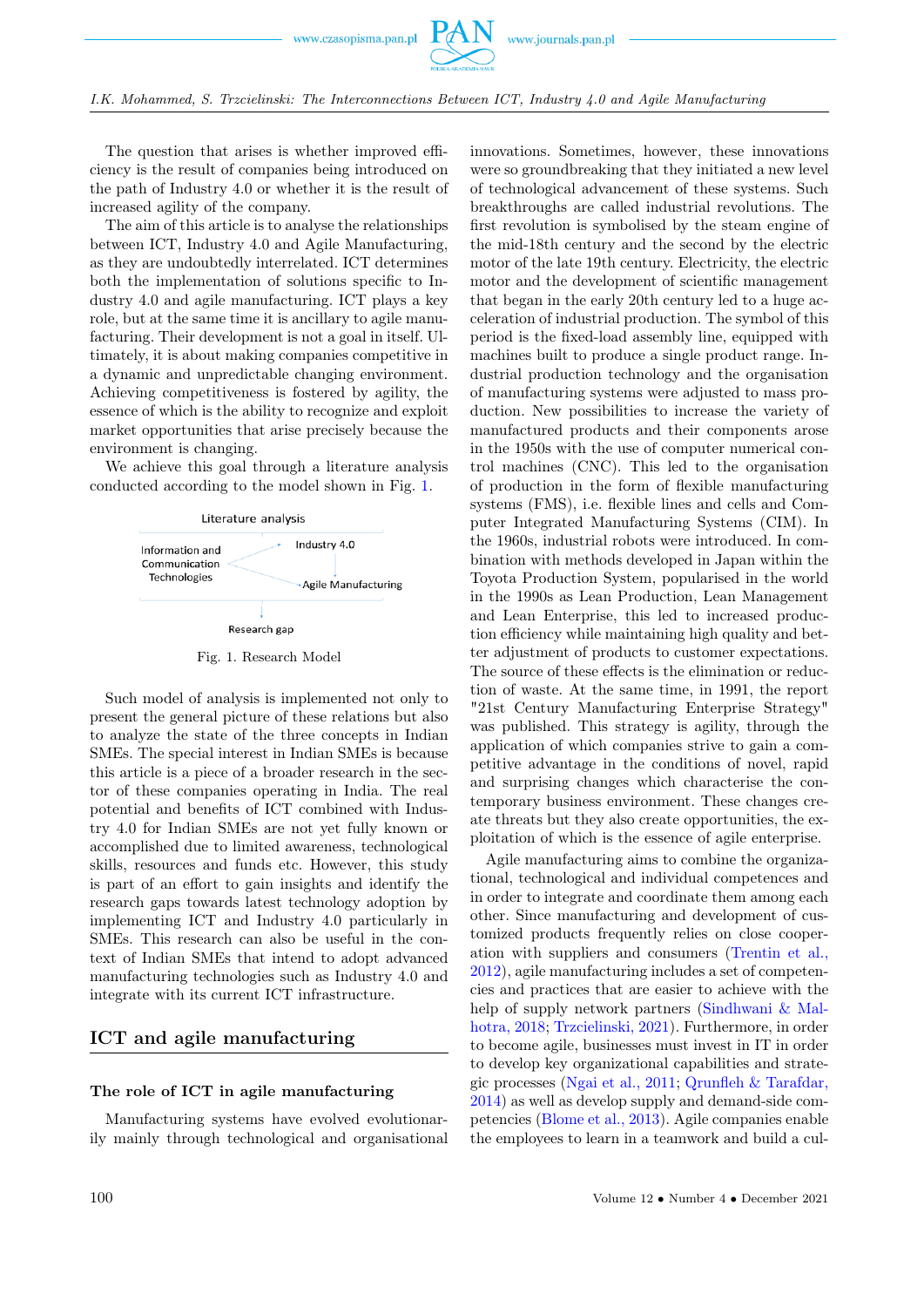

ture of learning to achieve the desired goals [\(Kumar](#page-8-0) [et al., 2017;](#page-8-0) [Trzcielinski, 2017\)](#page-8-0). ICT should be used also use to boost cooperative teamwork, to increase coordination among employees and by providing supportive network systems that connect continuously [\(Ribeiro, 2009\)](#page-8-0).

Agile manufacturing is defined in different ways in the literature, but the dominant view is that it is about the ability of a system to respond quickly to rapidly changing markets [\(Dove, 1992;](#page-8-0) [Bessant et](#page-8-0) [al., 2000;](#page-8-0) [Gunasekaran & Yusuf, 2002;](#page-8-0) [Rotondi et al.,](#page-8-0) [2010\)](#page-8-0). To realise quick responsiveness agile manufacturing systems use ICTs that support product engineering and increase the efficiency of production technologies (Fig. [2\)](#page-2-0).

<span id="page-2-0"></span>

Fig. 2. Product customization and quick response tools of agile manufacturing. Source: [\(Trzcielinski, 2017\)](#page-8-0)

Lean has introduced a number of methods and tools into management that support organising production in such a way that is directed towards eliminating or reducing waste of: overproduction, inventory, defects, waiting, overprocessing, transportation, motion, untapped human potential. These methods and tools are also known as World Class Manufacturing Practices [\(Rameshwar & Gunasekaran, 2014\)](#page-8-0). Agil manufacturing makes use of these practices to some extent because as [\(Kidd, 1994\)](#page-8-0) points out a company cannot be agile if it has unused capacity and employees, has excessive inventory and the production cycles are long. Hence both Lean and Agil manufacturing use such management concepts and methods as TQM (Total Quality Management), MC (Manufacturing Cells), TPM (Total Productive Maintenance), OC (Outsourcing), SCP Supply Chain Partnering), TBW (Team-Based Working), EMP (Empowerment), JiT (Just in Time), CE (Concurrent Engineering), BPR (Business Process Reengineering), LC (learning Culture). Whereas system agility, understood as "quick response capability" [\(Dove, 1992\)](#page-8-0) requires the use of technologies shortening the cycle of product development and increasing the efficiency of the production process. The first group includes CAD/CAM/CAE systems, RE (Reverse Engineering), RP (Rapid Prototyping), RT (Rapid Tooling), VR (Virtual Reality), the second, although the border is blurred, CNC machines, ROB (Robots), AMH (Automated Material Handling), AGV (Automated Guided Vehicles), FMS (Flexible Manufacturing Systems, CIM (Computer Integrated Manufacturing) and AA (Automated Assembly). Application of these technologies increases "response ability" as it increases flexibility of production assortment, shortens the cycle of product development and introduction to the market, shortens production cycles, increases the ability of the system to reconfigure, while ensuring high quality of products tailored to customer expectations both in terms of their functionality and quantity.

#### ICT and agility in Indian SMEs

Agile methods have proved to be effective in raising customer satisfaction and lowering costs in big companies, which has pushed researchers to find out possible solution to the challenges that SMEs confront in a competitive environment at domestic and international markets. Several studies undertaken has focused on specific agile enablers in SMEs. Some of these studies, in which the usability and efficacy of IT solutions in SMEs were evaluated, the most important findings showed the need to improve workforce skills and expertise in terms of ICT implementation. Though SMEs are known to be flexible, they still need continuous and extensive training sessions to educate its employees about the agile methodology, objectives and principles through formal and informal trainings [\(Glinska et al., 2012\)](#page-8-0). However, some of the common barriers identified in SMEs towards implementing agile methods include lack of managerial skills, technological limitations and lack of workforce expertise. The inefficiency of top management in properly scanning the consumer demands, rival's strategies, technological advances, government regulations and supplier's status would result in a weak product portfolio choice that may miss the current opportunities thereby increasing the cost of products by an inefficient production system [\(Iqbal et al., 2018\)](#page-8-0). Therefore, one of the main responsibilities of the manager/owner is to identify the firm's core competencies and formulate strategies for adopting agile methods. The next step would be to communicate this strategy with other team members and employee for effective implementation. Indian SMEs adopt a wide variety of strategies depending on the resource availability and the conditions in which they operate. Mostly due to its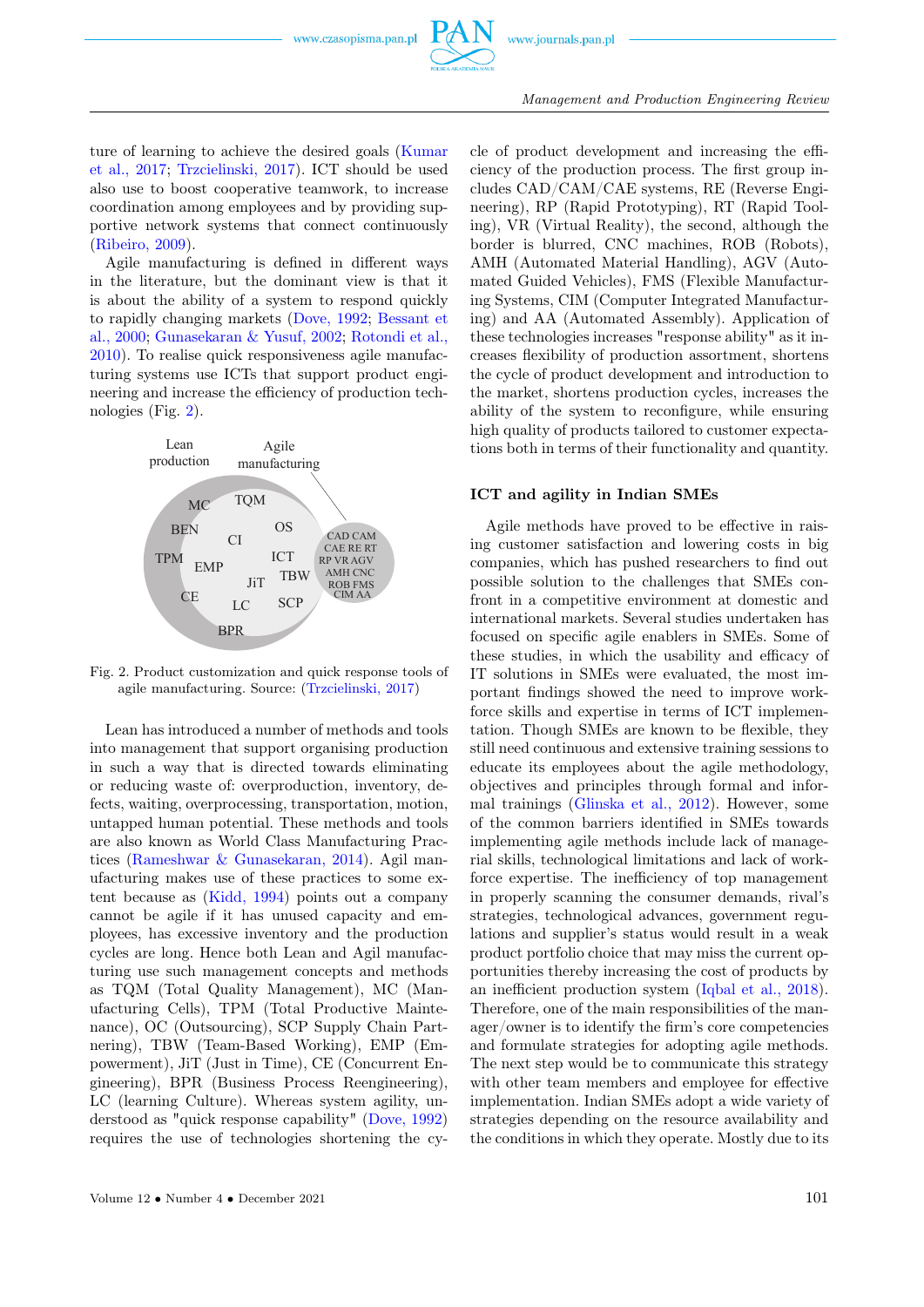

I.K. Mohammed, S. Trzcielinski: The Interconnections Between ICT, Industry 4.0 and Agile Manufacturing

smaller size and low bargaining power SMEs in India tend to establish trusted relationships with its suppliers and customers. It helps the SME entrepreneurs to obtain a good understanding of the market requirement and to anticipate the potential changes required in the future.

Communication and interaction with main suppliers, clients and providers is crucial in an agile business environment. The customer relationship is majorly dependent on the connectivity factor in SMEs. ICT supports external communication and transactions as well as it is an effective tool for information sharing within the company. ICT plays key role in the competitiveness of Indian SMEs since it enables the SME to quickly respond to opportunities and adopt to changing market conditions. Moreover, ICT facilitates the integration of internal functions, which allows the firm to benefit by quickly reacting to customer's demands and productivity [\(Marinagi et](#page-8-0) [al., 2014\)](#page-8-0). However, SMEs in India need to improve their ICT capabilities and upgrade the ICT infrastructure in order to reach a bigger market not just locally but also internationally. "ICT capability" is the firm's ability to use digital media/information technology to support its business operations since it enables to improve the efficiency and effectiveness of business processes while being quick and reactive towards market changes, thereby gaining a competitive edge. A firm's ICT capability is also critical for reacting to challenges related to financial services, retail, communication, and customer reach etc. It is argued that knowledge-oriented ICT capabilities are more directly linked to the sensing potential of the firm, whereas process-oriented ICT capabilities are more directly supportive to responsive nature of an enterprise. ICT is crucial in the buyer-seller relationship because it represents a shorter lead time, higher product quality, a larger shared market, and financial income for both the partners [\(Claro et al., 2018\)](#page-8-0). In this context, the ICT adoption level is also linked to the implementation of e-commerce as stated by [\(Zaied, 2012\)](#page-8-0). While the number of SMEs that embrace e-commerce for the purposes of flexibility and the ability to react to fresh market opportunities and innovations is steadily increasing [\(Cosgun & Dogerlioglu, 2012\)](#page-8-0). Ecommerce allows SMEs to be highly transparent and provides direct access to market trends, pricing factors and customer insights. Nevertheless, e-commerce enables Indian SMEs to promote and to sell their products and services directly through internet and can eliminate the traditional business style. It is emerging as a valuable ICT tool that can assist competitive firms while providing access to new markets locally and globally. ICT infrastructure plays a vital role in

a successful e-commerce activity and [\(Gäre & Melin,](#page-8-0) [2011;](#page-8-0) [Lee et al., 2013\)](#page-8-0) found a strong link between ICT implementation and the level of collaboration with other businesses, various types of suppliers, and external actors in general. While e-commerce enables consumers to interact at any moment and from anywhere with their vendors adding flexibility to the business. Recently India's e-commerce industry has witnessed a positive growth due to significant increase in the usage of technology products, an overwhelming increase of internet users and due to new payment alternatives availability. According to [\(Gäre &](#page-8-0) [Melin, 2011\)](#page-8-0), [\(Tomlinson & Fai, 2013\)](#page-8-0), ICT products emerge into firms through partnership with external actors capable of deploying various types of technologies depending on the user's demand. Smartphones cannot be denied as one of the essential ICT tools for Indian SMEs, since the continuous interaction among employees, managers and with customers is easier and much more flexible through smartphones. Moreover, customer-vendor communication is cost effective and can save time for both the partners with smartphone usage. Smartphones serves as a means for competition for SMEs among other competitors by reaching out for wide range of audience while creating excellent business opportunities for Indian SMEs.

Adapting ERP system in Indian SMEs can cut down the manual work to a great extent and can automate the business processes with high accuracy and efficiency. A well-planned ERP system can scale the business and can react to market opportunities much efficiently while customer-relationship and business performance can also be improved. Firms that operate in an uncertain climate must not only invest in IT resources, but also be able to effectively manage them. This orchestration entails the adoption of new IT applications and the taking effective measures to better manage IT resources and gives value to the firm's management and organization [\(Queiroz](#page-8-0) [et al., 2018\)](#page-8-0). Whereas, Cloud offers a solution for deploying ERP system in Indian SMEs with minimized infrastructure cost and low maintenance cost. SMEs that adopt cloud technology can have access to a customizable on-demand IT service that works on payon-use basis via Internet, hosted by a third-party service provider. The ERP software when deployed on a cloud-based model becomes a cloud ERP solution which is much feasible for Indian SMEs, especially when it is installed on "Software as a Service" (SaaS) platform. It is one of the useful technologies that ICT offers for a simplified business solution for Indian SMEs. Cloud adoption is most crucial for SMEs as it offers protected IT setup with high business continuity [\(Siddhu, 2013\)](#page-8-0). SMEs can significantly bene-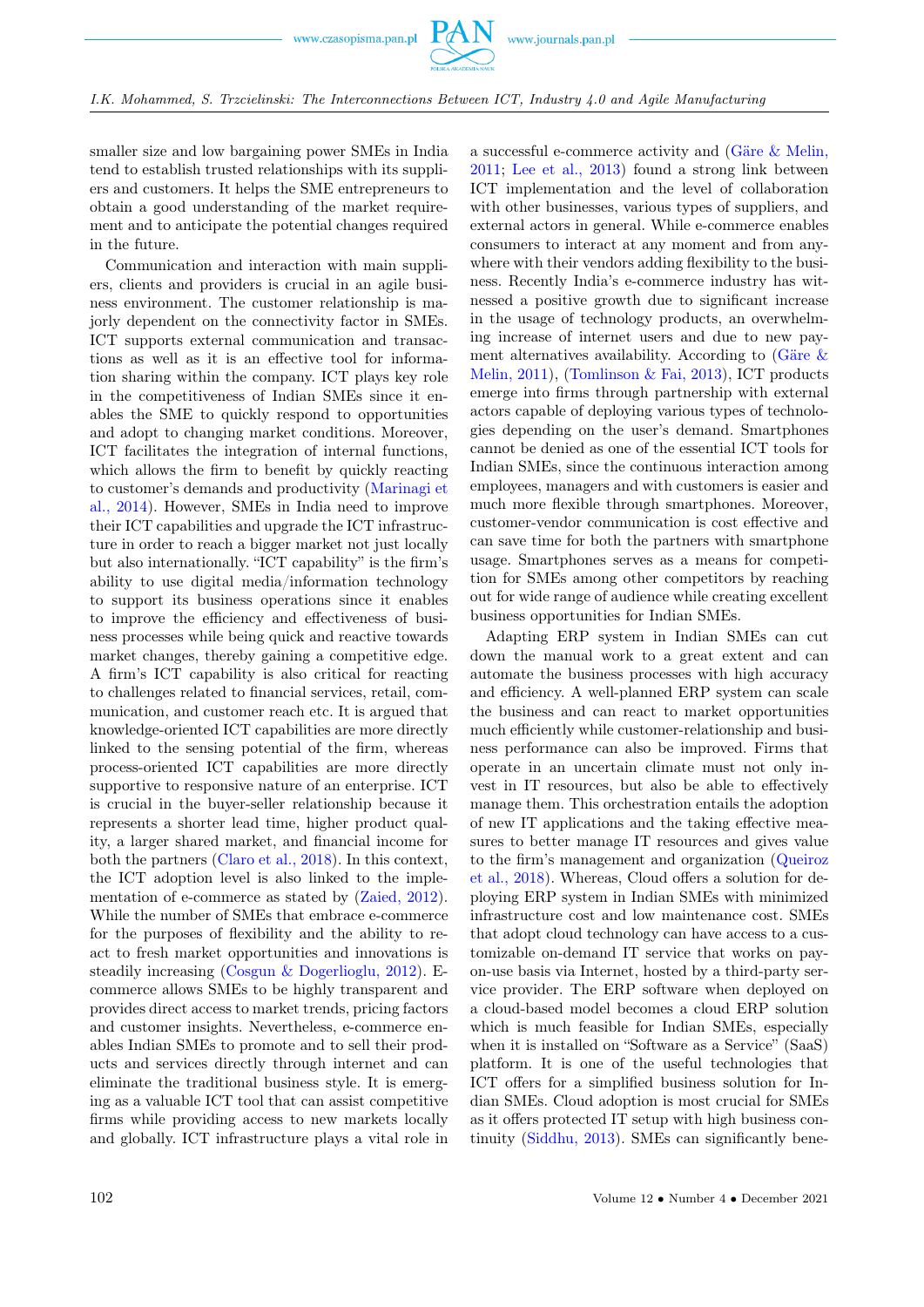

Management and Production Engineering Review

fit from cloud-based services by enhancing their competitive position through a better understanding of market visibility, increased operational potency, and worldwide presence [\(Misra & Mondal, 2011\)](#page-8-0). Apart from that SMEs can benefit from lower hardware investment costs, quicker service and application scaling, cost savings on infrastructure and technology, and faster software upgrades [\(Rittinghouse and Ransome,](#page-8-0) [2009\)](#page-8-0). Since most of the Indian SMEs evaluate an ERP solution with respect to its cost and deployment perspective, the adoption of ERP system on a cloudbased architecture is simpler and cost-effective option. The cloud-based service model is relatively beneficial than other models and is expressed in the form of flexible usage-based payment choice, increased scalability, and simpler installation and upgrade processes [\(Géczy et al., 2012\)](#page-8-0). The corporate community is starting to view cloud-based services as a realistic choice for lowering costs and improving IT and business agility [\(Wang et al., 2010\)](#page-8-0). However, cloud-based ERP is manageable, easy to operate, very efficient and is within the budget of most of the SMEs in India. For example, the cloud users sometimes are dependent on dash-boards analytics and key performance indicators (KPI) to understand their business shortcomings and other performance issues through graphical images. This allows SMEs to include such tools in their cloud ERP system so that it helps in better managing their business. It enhances the agile aspects of SMEs while avoiding additional costs. Although, SMEs have the advantage of being flexible and quickly adapt to market changes and environment, and react accordingly [\(Ceptureanu & Ceptureanu, 2019\)](#page-8-0). The integration and adoption of various ICT's such as e-commerce, mobile commerce, cloud-enabled ERP can help Indian SMEs to improve technical capabilities and business performance while strengthening its agility. Many researchers believe that investing in and effectively utilizing ICT tools can significantly boost the productivity of majority of Indian SMEs.

# ICT and Industry 4.0

## The role of ICT in Industry 4.0

In recent years, rapid digitalization and process automation have increased dramatically, resulting in the development of new technologies. It has been widely accepted that Industry 4.0 is a new industrial stage, which allows integration of manufacturing operations systems and ICT where ICT mainly focuses on the transfer of data and information via wireless devices, sensors, digital tools etc. The key idea of Industry

4.0 is the "smart factory" and to implement it, MES and ERP technologies have an important role [\(Lasi](#page-8-0) [et al., 2014\)](#page-8-0). MES support and guide the entire production process with step by step instructions of all the activities involved during the transformation of the raw material into final product. An MES system can integrate multiple production execution systems with the help of MES software. It is designed to collect and track information of each product. MES connects planning systems such as ERP with controlling systems such as sensors and PLCs to assist in the production processes by utilizing manufacturing data. A PLC is a user-friendly microprocessor that can be easily programmed to control industrial equipment and machinery. PLC can be connected through external interfaces such as sensors, valves, actuators etc. Its main function includes monitoring essential process parameters and adjust the process operations accordingly. The Industry 4.0 model also aims to boost productivity by meeting consumer needs for faster real-time responses through decentralized production control. MES can help worldwide manufacturing organizations meet these objectives by improving performance, quality, and agility [\(Almada-Lobo, 2016\)](#page-8-0). While SCADA is an acronym for Supervisory Control and Data Acquisition system which is a combination of software and hardware components used to collect, analyze, and monitor real-time data from processes in a variety of industries. They are designed to control the production process in real-time. The SCADA system is capable of controlling data from remote areas while also providing accurate monitoring results [\(Kaur & Bansal, 2016\)](#page-8-0). SCADA can also be accessed through the internet or the cloud. Furthermore, the increasing complexity of industrial systems necessitates the acquisition, communication, and evaluation of an increasing amount of data from signal sources [\(González et al, 2017\)](#page-8-0). As a result of the complexity of industrial systems and the integration of Information and Communications Technologies (ICT), advanced functionalities are enabled.

Manufacturing systems usually needs to process large amounts of data within short periods of time for decision making. The penetrating influence of ICT into the manufacturing systems, resulted in an increase in collection of data [\(Yin et al., 2018\)](#page-8-0). Big data analytics (BDA) involves extraction of information and understanding of big data by finding hidden clusters and correlations in order to recognize systematic models and make better decisions. When these "big data" interpretations are combined with machine-to-machine interactions and with CPS enabled networks they become highly responsive and flexible towards manufacturing process. This integra-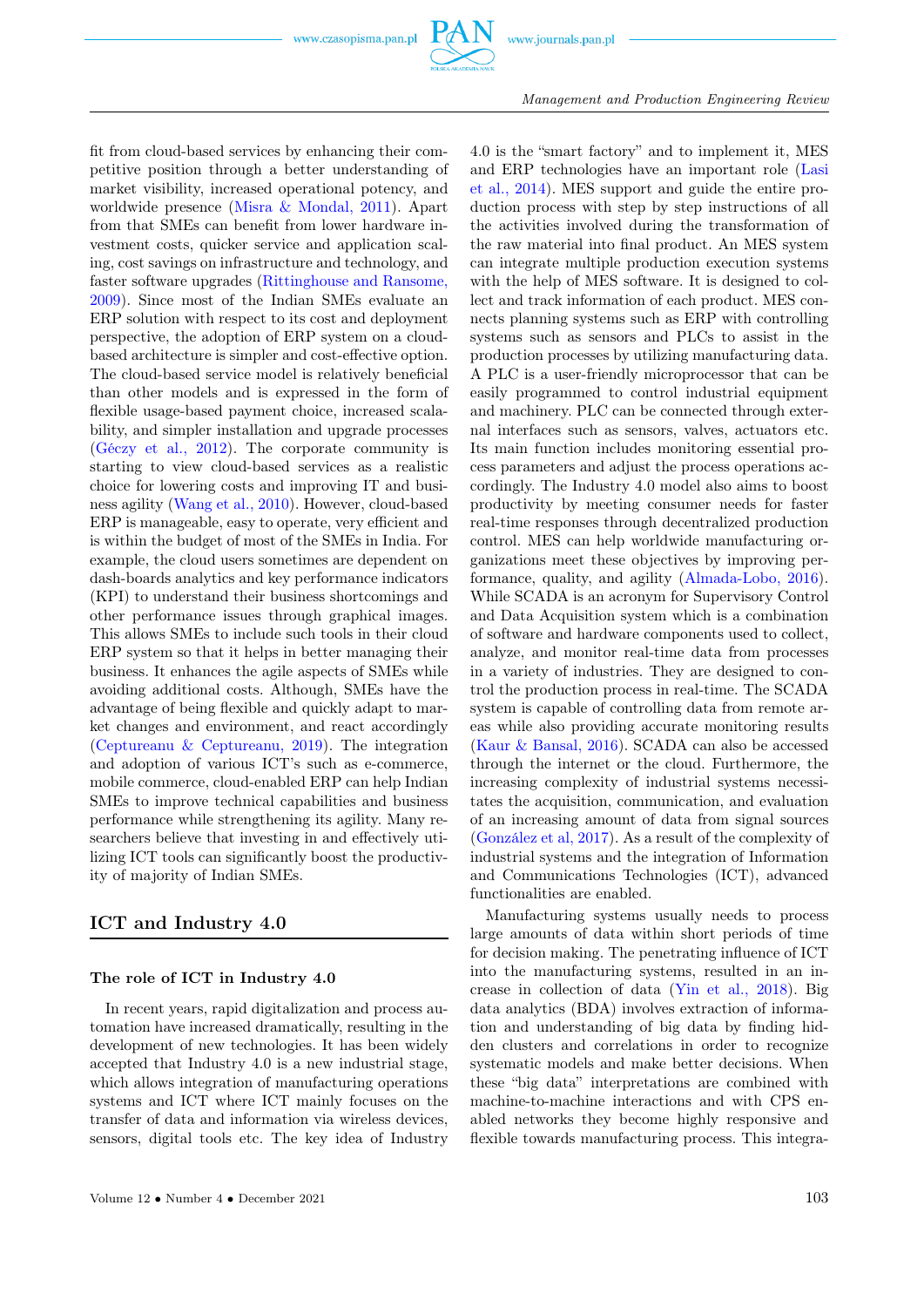

I.K. Mohammed, S. Trzcielinski: The Interconnections Between ICT, Industry 4.0 and Agile Manufacturing

tion leads machines to communicate, analyze, interact and co-ordinate with each other. ICT plays an important role in the coordination and communication of these machines via electronic devices and equipment. It helps in automation of processes, for instance ICT tools and devices can take corrective measures or actions when there is error detection by itself without human interventions. In an Industry 4.0 environment communication and interactions are possible between ICT devices, equipment and computers without human involvement for decision making purposes. It also constructs a bridge between physical and digital, and for this reason "sensors" play an important role as they accurately record all the information needed. However, the appropriate usage of these sensors connected via networks may provide useful information about the real-time status of connected devices, objects and things that can be used for better understanding, analysis, planning of operational activities [\(Höller et al, 2014\)](#page-8-0). Due to existing issues with wired or short-range wireless networks, as well as M2M networks, low-power wide area networks (LPWAN) technology was introduced. The aim is to produce sensors with minimum cost, small-size, with long-lasting battery communication at very low data rates. One of the advantages of sensors is that they can convert perceived information into a dataset that can be reused for later analysis and automated decision purposes. Internet of Things is therefore a key connectivity enabler in Industry 4.0 which can enhance the ICT connectivity with advanced analytics. Here "IoT" refers to the objects or ICT devices that are capable of communicating with each other via network-based wireless technologies, ICT tools, sensors etc. Such integration of technologies can be beneficial for physical systems to communicate with each other and also with the human workers. It is expected that as part of Industry 4.0, ICT will be used as a means for integration of new developing technologies by providing solution for many industries in the future. ICT has become a milestone of manufacturing systems as a result of this rapid growth, with support from digital and virtual production, modeling, simulation, and presentation tools which enables the rapid and flexible design, production, and highly customized products [\(Ketteni et al., 2015\)](#page-8-0). As evidenced by the literature on this subject, ICT will have an even higher impact on the implementation of Industry 4.0-specific solutions [\(Fenech et al., 2019;](#page-8-0) [Whysall et al., 2019\)](#page-8-0).

The transformation in manufacturing systems enabled by the integration of the ICTs, IoT, and machines in CPS is a significant feature of this new industrial revolution. Cyber physical system that connects the real world with the cyber-world by using numerous devices which are normally related to IoT's, cloud and big data analytics, is a very complex process during which connections are established with a lot of physical devices (mostly ICT devices) and with domains and a large amount of data is analyzed. It is due to the extensive usage of independent ICT devices, CPS is now being implemented on (Level IV), and also due to the significant spread of networks of individual terminals along with improved data processing speed. CPS has now emerged as a concrete platform which has influenced the industrial sector in manufacturing, production and distribution. One of the reasons of CPS becoming so strong and important for the industrial sector is due to the rapid development of ICT's that has enabled the improvement of environment that can promote CPS. According to [\(Xu et al., 2014\)](#page-8-0), CPS will have a significant impact on emerging ICT and enterprise systems technologies due to the evolution of wireless communication, smartphones, and sensor network technologies. Whereas CPS, according to [\(Monostori, 2014\)](#page-8-0), is one of the most significant milestones in the development of ICT. This can also be linked to the technologies such as IoTs and CPS such that they are designed to support systems that collect and manipulate huge amount of data (Big Data) which is usually collected through sensors and other ICT devices in the realworld. CPS then analyze, coordinates and manage the resources in a very effective and efficient manner by using data management practices and ICT. However, one of the key challenges is to synchronize a large number of various electronic devices over time in order to obtain cost-effective results. It's worth noting that the criteria for synchronous CPS operation apply to the entire system, which defines the communication system requirements such as wireless sensor networks, wired networks, and mixed data transmission systems [\(Lee & Seshia, 2016\)](#page-8-0). Nevertheless, an on-demand usage and enhanced resource sharing is possible during the production process with IoT technology, which is largely based on sensors and physical devices mainly ICT tools. This new industrial transformation has been possible due to the utilization of ICTs in industrial environments [\(Kagermann et al.,](#page-8-0) [2013\)](#page-8-0). Since ICT support organizations to increase their business agility, flexibility, and productivity, ICT is therefore viewed as one of the successful components in Europe's industrial competency.

### ICT and Industry 4.0 in Indian SMEs

In recent years, the product development and execution in the manufacturing of new items have changed dramatically. CNC (Computer Numerical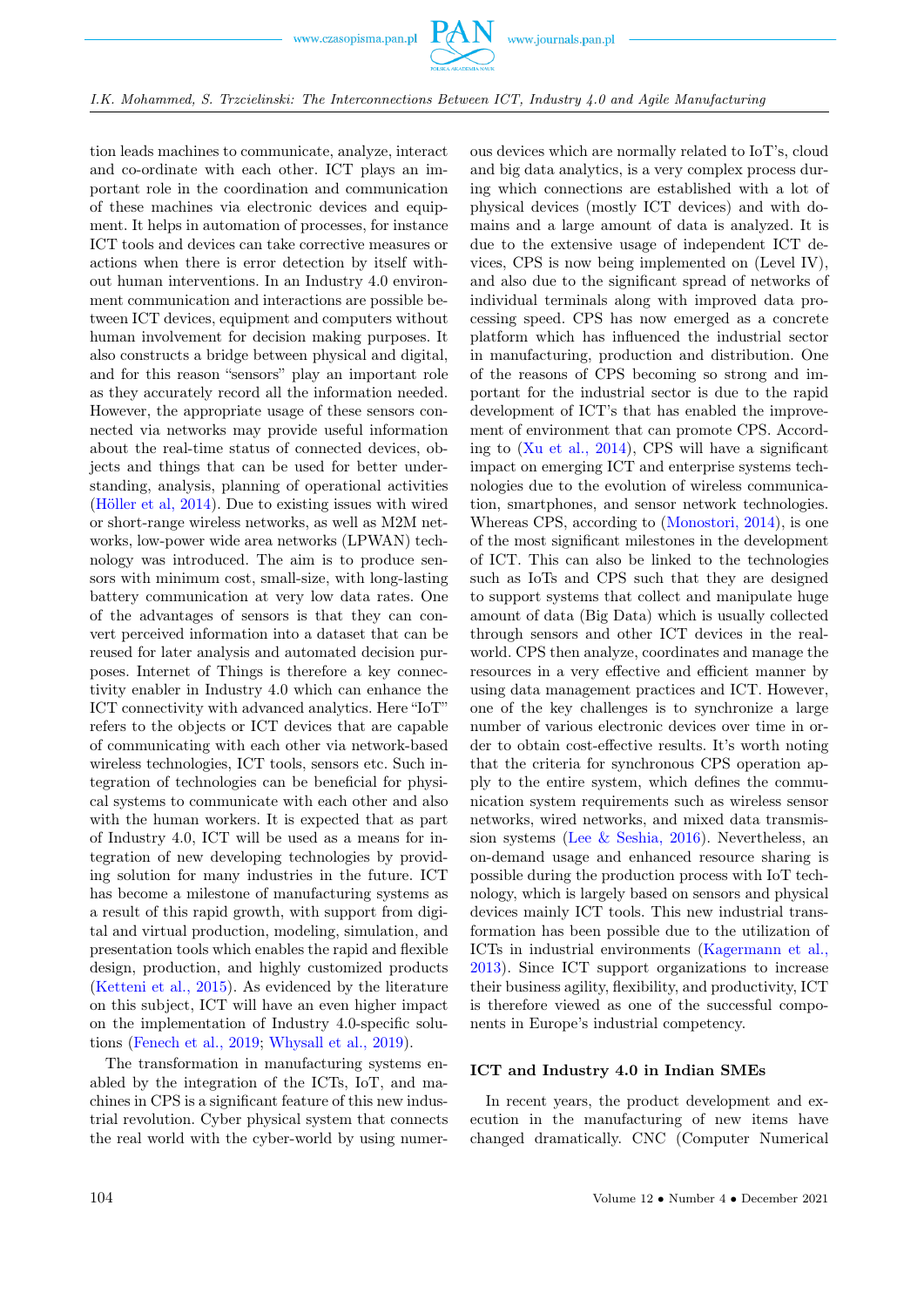

Management and Production Engineering Review

Control) machines have become the industry standard for modern automated machines which lead to the quick advancements in manufacturing of precise parts and the processing of complex shapes. As a result, increasingly sophisticated CAD/CAM/CAE systems have been evolved. CAD systems are utilized for geometric modeling in the construction stage, CAE systems for engineering calculations, and CAM systems for producing control programs for CNC machines in the production stage, according to the product lifecycle [\(Ivanov, 2014\)](#page-8-0). Combining the advantages of CAD and CAM results in more sustainable products, as well as more sustainable consumer and producer behavior [\(Lobos & Callie, 2013\)](#page-8-0). CAD/CAM/CAE and CNC are basically challenging the traditional logic of production specially in SMEs, since these systems greatly support production processes with maximum returns on investments in assets related to SME industry. The computer aided engineering (CAE) system uses software applications in order to simulate performance to improve product design. The CAE is a cost-effective solution and can save time while improving product quality and durability. Moreover, the physical prototype testing can be avoided with CAE in industrial platforms. The ICT integration with Industry 4.0 can solve many issues related to complexity of products and supply chains in SMEs ensuring flexible enterprise-based production systems. The increasing integration of ICT into products, as well as the inclusion of services, is resulting in a revolution known as smart engineering [\(Kang et al., 2016\)](#page-8-0), which relates to innovative product development approaches, procedures, and IT tool chains.

Many of the developing Industry 4.0 technologies and tools are applicable to large businesses, this may not be the case for SMEs [\(Matt et al., 2018\)](#page-8-0). Indian manufacturing firm's need to rethink their product development and manufacturing methods as more products, their constituent systems, and sub-systems adopt IoT [\(Kang et al., 2016\)](#page-8-0). This necessitates manufacturing firm's to be more responsive towards market dynamics, adaptable in developing customized worldclass products, innovative, and cost-competitive, able to deliver products worldwide. This is particularly a challenging environment for an Indian SMEs to operate in [\(Iyer, 2018\)](#page-8-0). For that, SMEs in India need be able to integrate their processes from design to production using digitalization and Industry 4.0, as well as simulate and verify alternative product designs and manufacturing methods. Indian SMEs are starting to assess Industry 4.0 digital technologies, with the goal of choosing them based on the consequent commercial benefits. Indian SMEs in order to compete with global firms, must meet international quality standards  $(PwC, 2014)$ . To achieve this, it is imperative to be highly responsive while decisions are taken on-time, verified and incorporated into production processes. Indian SMEs can utilize smart edge IoT devices to operate, coordinate, and handle different machinery and manufacturing infrastructure while maintaining a migration path for future compatibility [\(Condry & Nelson, 2016\)](#page-8-0). To realize Industry 4.0 advantages, it is important to be aware of equipment connectivity of various devices and machines in the production line. IoT and ICT solutions are the basis for sensors, processors, devices and other specialised software that can integrate with the advanced data analytics to provide combined functionality. The new sensor-based technologies can help Indian SMEs monitor the usage of machines, energy requirements and staff training on an ongoing basis. Sensors can be used for monitoring essential production line equipment continuously and the real time data can be transferred to the cloud for monitoring purpose. By thorough analysis of different Industry 4.0 technologies, data from various IoTs devices can be analysed to boost the sustainability of manufacturing operations [\(Wei et al., 2017\)](#page-8-0). This in turn creates new and improved version of products and services for SMEs in India.

Indian SMEs can expect improved operational efficiency and productivity, high degrees of automation as well as improved agility to meet the diversified needs of global consumers, by implementing Industry 4.0 solutions. An Industry 4.0-enabled manufacturing environment offers real-time data collection and analysis which improves the transparency of operations in every aspects of the manufacturing process. Data analytics can help Indian SMEs adopt predictive maintenance framework for its key assets to optimize maintenance and repair schedules and improve asset availability [\(Fatorachian & Kazemi, 2018\)](#page-8-0). There are several challenges when implementing Industry 4.0 in business related to cyber security, handling big data, building flexibility etc. so it is better to adopt Industry 4.0 in phases rather than re-configuring the entire system at once [\(Wang et al., 2016\)](#page-8-0). This is especially true in the case of Indian SMEs where there is less availability of technical and financial resources and limited number of skilled employees. Simplification is therefore needed in the Industry 4.0 ecosystem in order to extend the use of different knowledge domains and to make the use of Industry 4.0 solutions user friendly (Nilsen  $&$  Nyberg, 2016). Also, there is a need to introduce new technologies that do not cost huge investments for SMEs to replace their existing systems [\(Federmeccanica, 2016\)](#page-8-0) which can ensure interoperability between the existing legacy systems. How-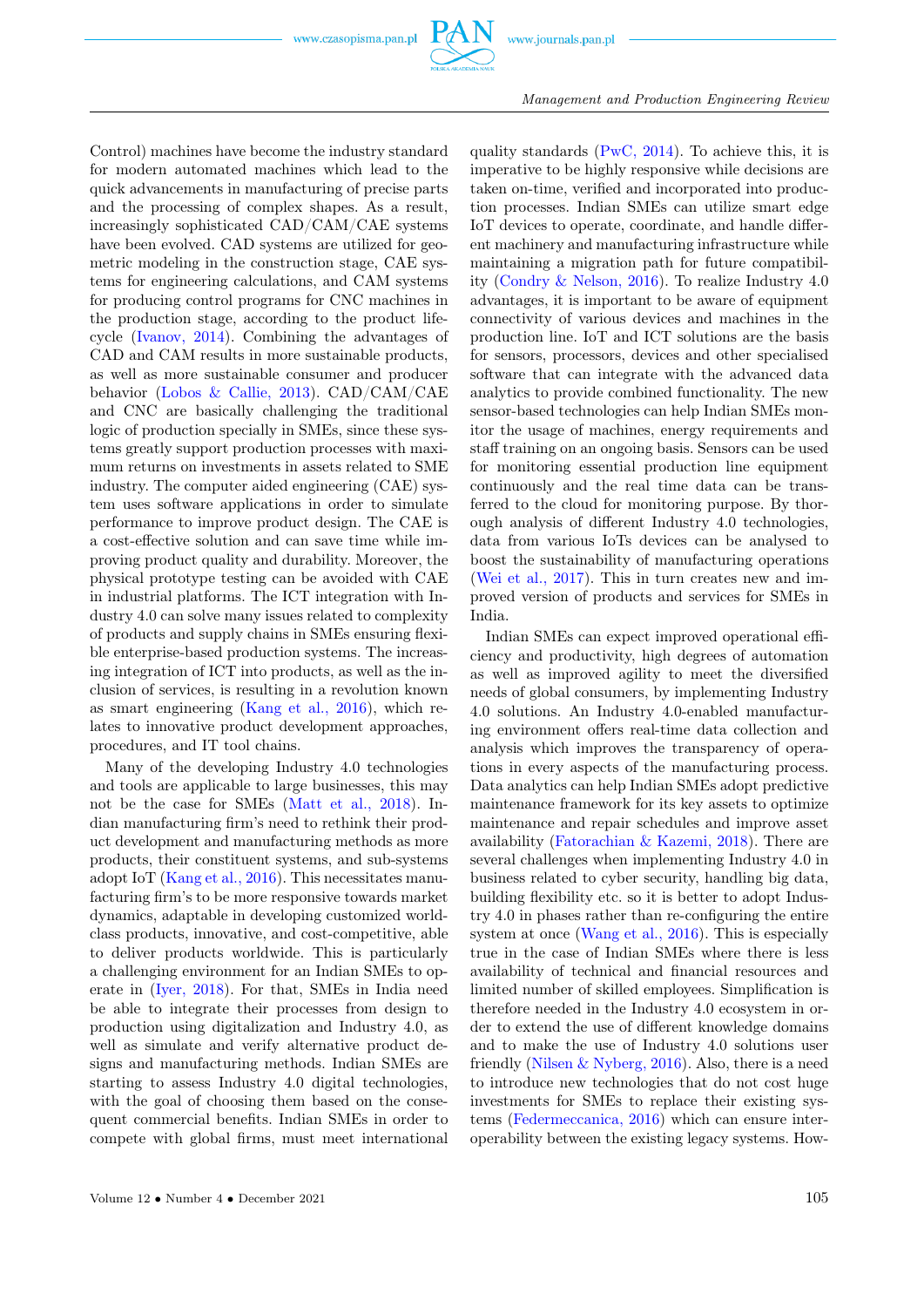

ever, SME-oriented Industry 4.0 solutions (SMEI4.0) must also need to be flexible by allowing a gradual implementation of technology and ensure the possibility to reutilize the entire systems in case of adding extra components. The idea of manufacturing resources and capability sharing for SMEs has introduced a service platform which is SME-oriented cloud manufacturing service platform [\(Huang et al., 2013\)](#page-8-0) which intend to exploit and share the manufacturing resources at the same time promote product design, operational management, capacity building and manufacturing abilities of the SMEs. This will enhance and improve the agility and increase the overall capabilities in manufacturing SMEs, specially in India. The integration of ICT and Industry 4.0 technologies will turn today's SME businesses into smart factories with substantial economic potential [\(Lee et al., 2013\)](#page-8-0). Although Industry 4.0 being relatively new initiative for India, big companies should however, share their technology innovation with SMEs, so that they can train and improve their capacity to meet the expectations [\(Zhang](#page-8-0) [et al., 2016\)](#page-8-0). Industry 4.0 technology offers great opportunities for Indian SME sector to improve its competitiveness and is more likely to gain advantages from this shift. An agile business transformation is possible in Indian SMEs with ICT tools such as ERP and Cloud that can align with Industry 4.0 technologies to counter the challenges of rapidly changing business demands.

# Agility and Industry 4.0

The importance of Industry 4.0, and its influence on manufacturing industries is growing constantly due to its Internet-based technologies. Manufacturing companies must become more flexible and agile in order to effectively respond to customer requirements [\(Lasi et al., 2014\)](#page-8-0). Faster decision-making methods are therefore crucial in order to be flexible. Furthermore, manufacturing systems need to be self-adjusting and self-optimized apart from being adaptive [\(Möller, 2016\)](#page-8-0). However, a growing trend is associated with the massive amounts of real-time data, both structured and unstructured is generated every day which is referred to as Big Data [\(Sivarajah et al., 2017\)](#page-8-0). "Big data" has been identified as a critical component of Industry 4.0, contributing towards the extraction of benefits from industrial operations [\(Xu et al., 2018\)](#page-8-0), [\(Trzcielinski,](#page-8-0) [2020\)](#page-8-0). Whereas [\(Gunasekaran et al., 2017\)](#page-8-0) investigated the use of big data in agile manufacturing, particularly in handling market turbulence and assisting firms to remain competitive and to achieve

their business performance goals. Because the intensity of market turbulence varies by different companies, the level of agility required will be context-specific [\(Zhand, 2011\)](#page-8-0). While many authors acknowledge that data is "the new raw material of business" [\(Mayer-Schönberger & Cukier, 2013\)](#page-8-0). However, big data analytics (BDA) are used by firms primarily to enhance the organizational capabilities, so that it can help in sensing opportunities and threats in the environment, and to make necessary changes in the business accordingly. This will improve the agility of the firm by helping in seizing those opportunities and quickly reacting to the threats, which can also be perceived as sensing and responding process of agility [\(Trzcielinski, 2021\)](#page-8-0). Many researchers believe that seizing opportunities based on big data is a difficult challenge that businesses are currently facing [\(Post & Edmiston, 2014\)](#page-8-0). In order to fully benefit from BDA adoption and to make informed business decisions, firms must speed-up their responding process. Because it is important that a firm's reaction-time need to be optimal. The main purpose of Industry 4.0 is to improve the efficiency and responsiveness of the manufacturing system [\(Ahuett-](#page-8-0)[Garza & Kurfess, 2018\)](#page-8-0), and for that reason, BDA offers new possibilities to extract value from data. BDA also contributes to achieve sustainable business performance and competitive advantage [\(Wamba et](#page-8-0) [al., 2017\)](#page-8-0).

From the managerial viewpoint, several solutions can be suggested in order to enhance the firm's ability of responding, for instance by reinventing relationship with customers and by increasing organizational "clock-speed" that is improving the response time [\(Galbraith, 2014\)](#page-8-0). Since Industry 4.0 brings dynamic changes in the relationship between customers and the manufacturers [\(Wynstra et al., 2015\)](#page-8-0), seeking to shift perceptions, such as customer flexibility towards smart product features. This will have an impact on the real-time data collection and analysis. The analytic tools of "big data" and "intelligent machine learning" systems can be helpful in quick response towards market demands and customer needs when adopted in manufacturing firms. It effects the firm's organizational agility in sensing the opportunities by gaining knowledge about market requirements and better understanding of customer preferences, thereby customizing and improving products quality in response. However, BDA along with other Industry 4.0 technologies can help manufacturing firms achieve long-term goals by improving the working environment, employee morale, reducing lead times, providing customized items, and by improving product quality [\(Gunasekaran et al., 2017\)](#page-8-0). At the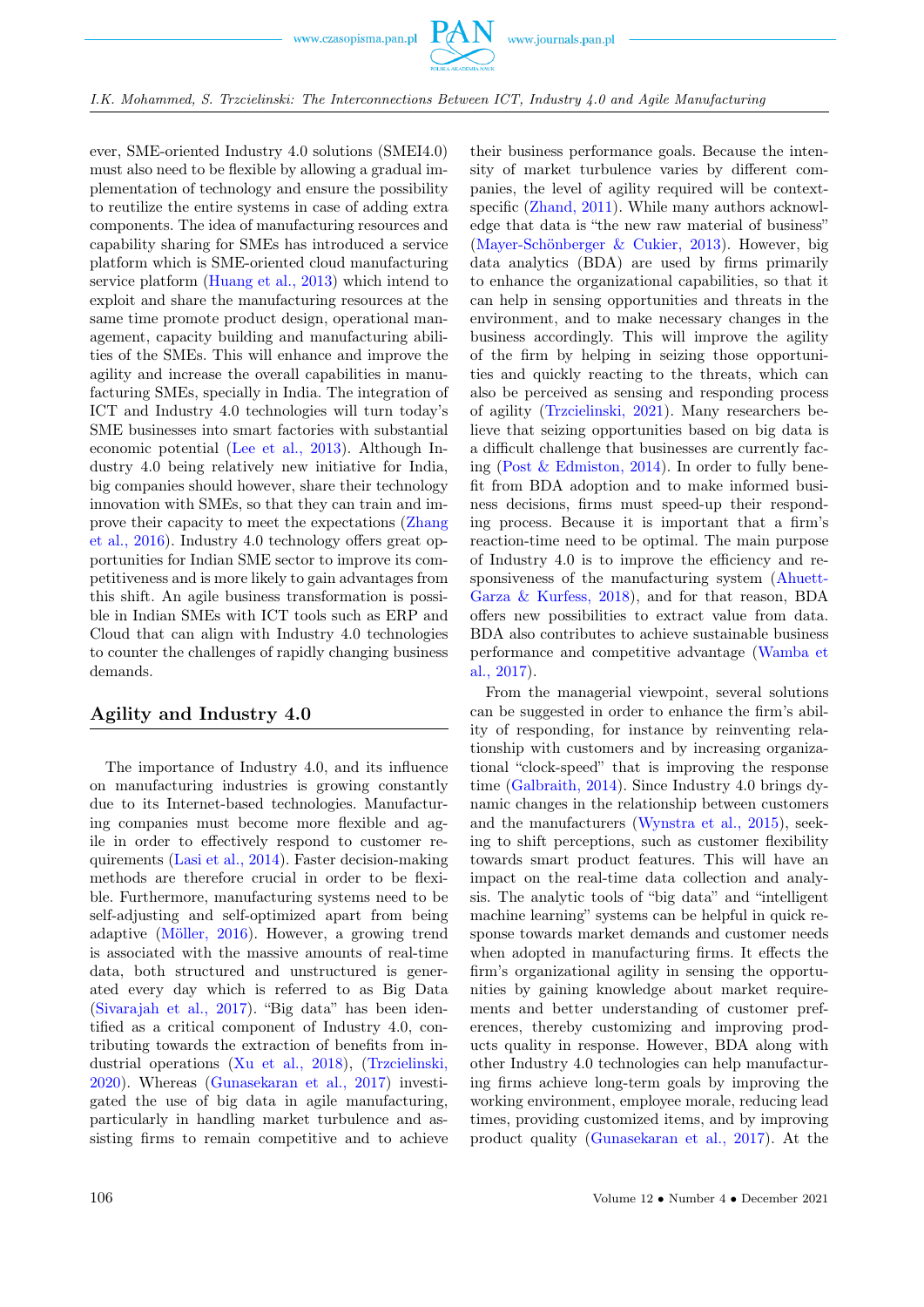same time, IoT-controlled manufacturing systems are smart, because they are able to remotely operate all the connected devices with efficiency and high accuracy [\(Lee et al., 2017\)](#page-8-0), [\(Lu & Cecil, 2016\)](#page-8-0). An IoT system is capable to deliver user-specific as well as personalized products which a user can customize using a webpage. Real-time data collecting and sharing between various manufacturing resources, including machines, employees, materials, and jobs is possible through IoT-enabled manufacturing [\(Bi et al.,](#page-8-0) [2014\)](#page-8-0). Moreover, machines and equipment will be more adoptable to boost their performance by the use of mechanisms such as self-optimization and autonomous decision-making under IoT [\(Roblek et al.,](#page-8-0) [2016\)](#page-8-0). Nevertheless, IoT by connecting humans and machines, facilitates information and knowledge sharing among organizations and the insiders. More importantly, IoT under Industry 4.0 can change and improve the relationship among customers, producers, and the suppliers, where customers are also involved in deciding the quality of the product as well as its customization. It also helps the manufacturer in carrying out product specific measures and improvements and customization. IoT is therefore an important asset for manufacturing firms which can enhance the firm's agility mainly by sensing the opportunities about customer requirements and collecting relevant data and reacting to them quickly and effectively. However, "interoperability" is considered as one of the biggest advantages of Industry 4.0, where interoperability is the ability of two systems to understand each other and to use functionality of one another. Industry 4.0 technologies are interlinked and connected with each other, interoperability can enable information sharing and exchange of real time data among those technologies. It can be viewed as a major advantage for the firm in quickly sharing the relevant data among workers, machines, devices etc. which helps in coordinating manufacturing processes and in reducing the response time. It will also enable faster decision-making process and adds to flexibility of operations in production line and ultimately leads to a more flexible and agile manufacturing system. Although, in general the agile aspects of the manufacturing firms are greatly influenced by the combination of different Industry 4.0 technologies and by using the interoperability among themselves depending on the manufacturing need and process requirement. Manufacturing firms, however need to investigate the right mix of appropriate technologies available under Industry 4.0 to fully benefit and to improve the business performance and its agility.

## Conclusions

Firms equipped with ICT infrastructure have relative advantage over others since they significantly can improve their competitive position and respond to market opportunities quickly. Digital ICT tools can enable SMEs to integrate their business processes with global partners, while being actively and continuously connected to customers. However, in order to compete at global markets, SMEs needs to improve its manufacturing capabilities. ICT plays a vital role in improving the manufacturing potential and efficiency of a firm. Moreover, ICT is a key component of Industry 4.0 technologies which are designed to improve the manufacturing system and the industry as a whole. When ICT is combined with Industry 4.0 technologies, it is bound to have positive effect on manufacturing outputs. This is particularly important for SMEs, since they are one of the largest ecosystems in the world and can significantly gain advantage from Industry 4.0 revolution along with ICT implementation. It can be seen through the integration of ICT and other innovative technologies such as IoT, cloud computing, digital manufacturing and CPS that collect, transfer and make sense of Big Data [\(Zhou et al.,](#page-8-0) [2015\)](#page-8-0) so that the fluctuations in the market demands for high-quality products can be responded quickly and efficiently. Industry 4.0 is still considered in its early stages for most countries, hence a strong leadership with an agile mindset is always crucial for companies that intend to adopt advanced technological changes with global markets reach. SMEs in India are also in need for innovative plans and effective business transformation strategies that can facilitate the integration of advanced manufacturing technologies along with Industry 4.0 and ICT. Bigger companies and global partners however need to step ahead and share their technology innovations with SMEs that are willing to adopt new methods and technology improvements. With high degrees of automation, 'Industry 4.0" concept is particularly revolutionary for Indian SMEs that can enhance their operational efficiency and productivity as well as significantly improve the business agility when integrated with modern ICT.

## <span id="page-8-0"></span>References

- Ahuett-Garza H. and Kurfess T. (2018). A brief discussion on the trends of habilitating technologies for Industry 4.0 and Smart manufacturing. Manufacturing Letters, no. 15, pp. 60–63.
- Almada-Lobo F. (2016). The Industry 4.0 revolution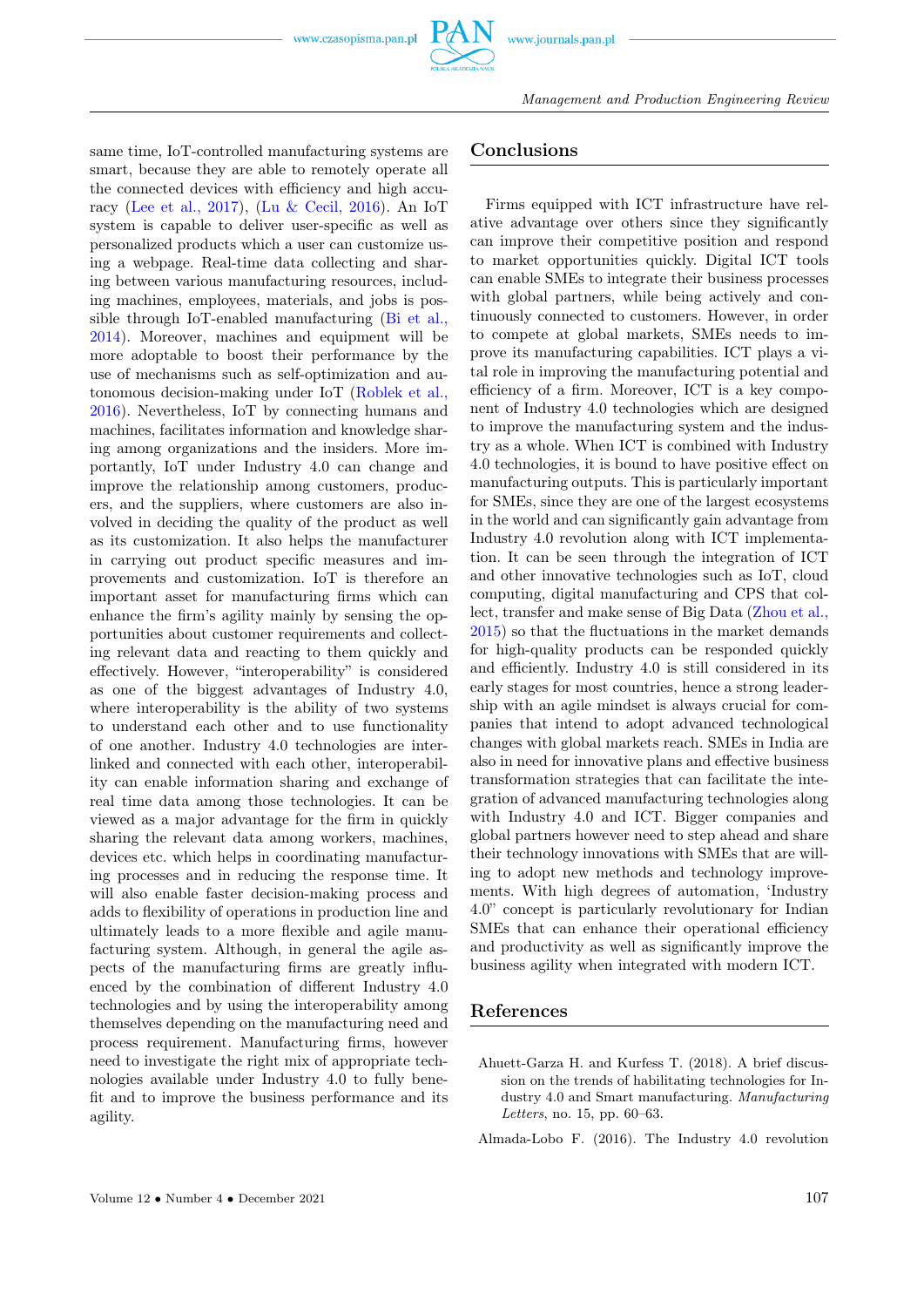

I.K. Mohammed, S. Trzcielinski: The Interconnections Between ICT, Industry 4.0 and Agile Manufacturing

and the future of Manufacturing Execution Systems (MES). Journal of Innovation Management, vol. 3, no. 4, p. 17.

- Bessant J., Brown S., Francis D., Meredith S. and Kaplinsky R. (2000). Developing manufacturing agility in SMEs. International Journal of Entrepreneurship and Innovation Management, vol. 1, no. 3, pp. 730–756.
- Bi Z., Xu L.D. and Wang C. (2014). Internet of Things for enterprise systems of modern manufacturing. IEEE Transactions on Industrial Informatics, vol. 10, no. 2, pp. 1537–1546.
- Blome C., Schoenherr T. and Rexhausen D. (2013). Antecedents and enablers of supply chain agility and its effect on performance. International Journal of Production Research, vol. 51, no. 4, pp. 1295–1318.
- Ceptureanu E.G. and Ceptureanu S.I. (2019). The impact of adoptive management innovations on medium-sized enterprises from a dynamic capability perspective. Technology Analysis & Strategic Management, no. 31, pp. 1137–1151.
- Cosgun V. and Dogerlioglu O. (2012). Critical success factors affecting e-commerce activities of small and medium enterprises. Information Technology Journal, no. 11, pp. 1664–1676.
- Claro D.P., Vojnovskis D. and Ramos C. (2018). When channel conflict positively affect performance: Evidence from ICT supplier- reseller relationship. Journal of Business & Industrial Marketing, vol. 33, no. 2, pp. 228–239.
- Condry M.W. and Nelson C.B. (2016). Using smart edge IoT devices for safer, rapid response with industry IoT control operations. Proceedings of the Ieee, vol. 104, no. 5, pp. 938–946.
- Dove R. (1992). What Is All This Talk About Agility – The 21st Century Manufacturing Enterprise Strategy. Japan Management Association Research, vol. 12, no. 92, pp. 1–8.
- Fatorachian H. and Kazemi H. (2018). A critical investigation of industry 4.0 in manufacturing: theoretical operationalization framework. Production Planning & Control, vol. 29, no. 8, pp. 633–644.
- Federmeccanica, Industria 4.0 (2018). An approach to support I4.0 adoption in SMEs: a coremetamodel and applications, https://hal.archivesouvertes.fr/hal-01813389/document
- Fenech R., Baguant P. and Ivanov D. (2019). The changing role of human resource management in an era of digital transformation. International Journal of Entrepreneurship, vol. 22, no. 2, pp. 166–175.
- Galbraith J.R. (2014). Organization Design Challenges Resulting from Big Data. Journal of Organization Design, vol. 3, no. 1, pp. 2–13. DOI: [10.7146/jod.](https://doi.org/10.7146/jod. 8856) [8856.](https://doi.org/10.7146/jod. 8856)
- Gäre K. and Melin U. (2011). SMEs need formative infrastructure for business transformation. Journal of Enterprise Information Management, vol. 24, no. 6, pp. 520–533.
- Géczy P., Izumi N., and Kôiti H. (2012). Cloud sourcing: Managing cloud adoption. Global Journal of Business Research, vol. 6, no. 2, pp. 57–70.
- Glinska M., Carr S.D. and Halliday A. (2012). Workforce agility: An executive briefing, University of Virginia Darden School Foundation, Charlottesville.
- González I., Calderón A. J., Barragán A. J., Andújar J. M. (2017). Integration of Sensors, Controllers and Instruments Using a Novel OPC Architecture. Sensors, vol. 17, pp. 1512.
- Gunasekaran A. and Yusuf Y.Y. (2002). Agile manufacturing: a taxonomy of strategic and technological imperatives. International Journal of Production Research, vol. 40, no. 6, pp. 1357–1385.
- Gunasekaran A., Subramanian N. and Papadopoulos T. (2017). Information Technology for Competitive Advantage With in Logistics and Supply Chains: A Review. Transportation Research Part E: Logistics and Transportation Review, no. 99, pp. 14–33.
- Höller J., Tsiatsis V., Mulligan C., Karnouskos S., Avesand S. and Boyle D. (2014). From Machine-to-Machine to the Internet of Things: Introduction to a New Age of Intelligence, Amsterdam, The Netherlands: Elsevier.
- Huang B., Li C., Yin C. and Zhao X. (2013). Cloud manufacturing service platform for small-and mediumsized enterprises. International Journal of Advanced Manufacturing Technology, no. 65, pp. 1261–1272.
- Iqbal T., Huq F. and Bhutta M.K.S. (2018). Agile Manufacturing Relationship Building with TQM, JIT, and Firm Performance: An Exploratory Study in Apparel Export Industry of Pakistan. International Journal of Production Economics, vol. 203, no. 1, pp. 24–37.
- Ivanov R. (2014). Technological preparation of the manufacturing and development of control programs for mass production in the integrated "Protech" engineering automation system environment, PhD Thesis (in Bulgarian).
- Iyer A. (2018). Moving from industry 2.0 to industry 4.0: a case study from India on leapfrogging in smart manufacturing. Procedia Manufacturing, vol. 21, pp. 663–670.
- Kagermann H., Wahlster W. and Helbig J. (2013). Securing the future of German manufacturing industry. Recommendations for implementing the strategic *initiative INDUSTRIE 4.0*, Final report of the Industry 4.0 Working Group, National Academy of Science and Engineering, Germany.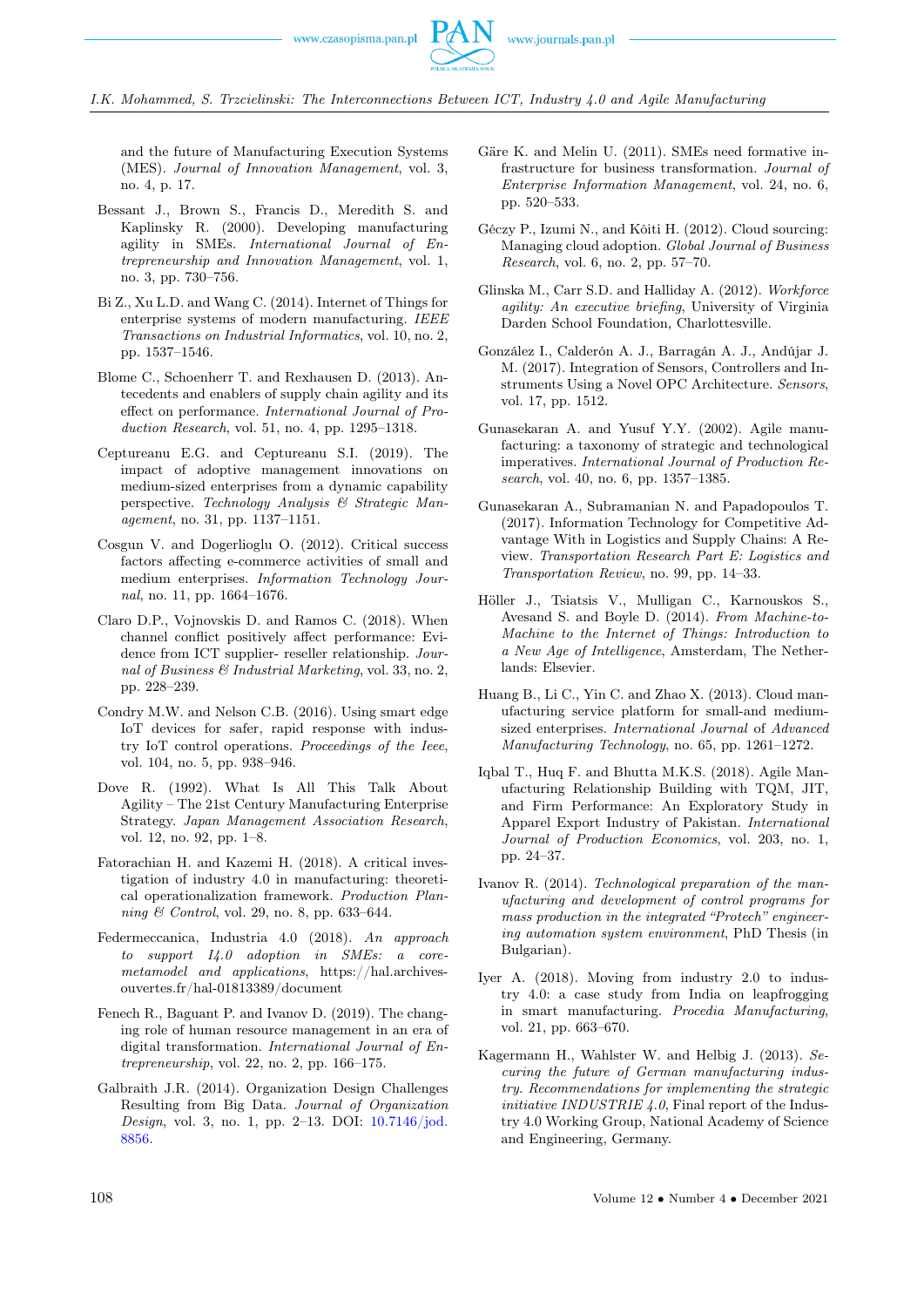

Management and Production Engineering Review

- Kang H.S., Lee J.Y., Choi S., Kim H., Park J.H., Son J.Y. and Do Noh S. (2016). Smart manufacturing: past research, present findings, and future directions. International Journal of Precision Engineering and Manufacturing-Green Technology, vol. 3, no. 1, pp. 111–128.
- Kaur A. and Bansal D. (2016). Monitoring and controlling of continue furnace line using PLC and SCADA, 5th International Conference on Wireless Networks and Embedded Systems (WECON), pp. 1–5.
- Kidd P.T. (1994). Agile manufacturing: Key issues, in: Kidd P.T., Karwowski W., (eds.). Advances in agile manufacturing, Amsterdam, IOS Press, 1994.
- Ketteni E., Kottaridi C. and Mamuneas T.P. (2015). Information and communication technology and foreign direct investment: Interactions and contributions to economic growth. Empirical Economics, vol. 48, no. 4, pp. 1525–1539.
- Kumar P., Singh R.K. and Kumar R. (2017). An integrated framework of interpretive structural modelling and graph theory matrix approach to fix the agility index of an automobile manufacturing organization. International Journal of System Assurance Engi. & Mang., vol. 8, no. 1, pp. 342–352.
- Lasi H., Fettke P., Kemper H.G., Feld T. and Hoffmann M. (2014). Industry4.0. Business Information Systems Engineering, vol. 6, no. 4, pp. 239–242.
- Lee J., Lapira E., Bagheri B. and Kao H.A. (2013). Recent Advances and Trends in Predictive Manufacturing Systems in Big Data Environment. Manufacturing Letters, vol. 1, pp. 38–41.
- Lee E.A. and Seshia S.A. (2016). Introduction to embedded systems: A cyber-physical systems approach, London: MIT Press Publ.
- Lee J.Y., Yoon J.S., and Kim B.H. (2017). A Big Data Analytics Platform for Smart Factories in Small and Medium-sized Manufacturing Enterprises: An Empirical Case Study of a Die Casting Factory. International Journal of Precision Engineering and Manufacturing, vol. 18, no. 10, pp. 1353–1361.
- Lobos A. and Callie W. Babbitt (2013). Integrating Emotional Attachment and Sustainability in Electronic Product Design. Challenges, no. 4, pp.19–33; ISSN 2078-1547.
- Lu Y. and Cecil J. (2016). An Internet of Things (IoT) based Collaborative Framework for Advanced Manufacturing. International Journal of Advanced Manufacturing Technology, vol. 84, no. 5–8, pp. 1141–1152. DOI: [10.1007/s00170-015-7772-0.](https://doi.org/10.1007/s00170-015-7772-0)
- Marinagi C., Trivellas P. and Sakas D.P. (2014). The impact of information technology on the development of supply chain competitive advantage. Procedia-Social and Behavioral Sciences, no. 147 (Supplement C). pp. 586–591.
- Matt D.T., Rauch E. and Riedl M. (2018). Knowledge transfer and introduction of industry 4.0 in SMEs: a five-step methodology to introduce industry 4.0. In Analyzing the Impacts of Industry 4.0 in Modern Business Environments, IGI Global, pp. 256–282.
- Mayer-Schönberger V. and Cukier K. (2013). Big data: A revolution that will transform how we live, work, and think, New York: Houghton Mifflin Harcourt.
- Misra S.C. and Mondal A. (2011). Identification of a company's suitability for the adoption of cloud computing and modelling its corresponding Return on Investment. Mathematical and Computer Modelling, no. 53, pp. 504–521.
- Monostori L. (2014). Cyber-physical Production Systems: Roots, Expectations and R&D Challenges. Procedia CIRP, no. 17, pp. 9–13. DOI: [10.1016/](https://doi.org/10.1016/j.procir.2014.03.115) [j.procir.2014.03.115.](https://doi.org/10.1016/j.procir.2014.03.115)
- Möller D.P. (2016). Digital Manufacturing/Industry 4.0, in: Guide to Computing Fundamentals in Cyber-Physical Systems, Springer International Publishing, pp. 307–375.
- Ngai E., Chau D. and Chan T. (2011). Information technology, operational, and management competencies for supply chain agility: findings from case studies. Journal of Strategic Information Systems, vol. 20, no. 3, pp. 232–249.
- Nilsen S. and Nyberg E. (2016). The adoption of Industry 4.0-technologies in manufacturing – a multiple case study. Master of Science Thesis INDEK 2016:106, Stockholm. [http://www.divaportal.org/smash/get/](http://www.divaportal.org/smash/get/diva2:952337/FULLTEXT01.pdf) [diva2:952337/FULLTEXT01.pdf.](http://www.divaportal.org/smash/get/diva2:952337/FULLTEXT01.pdf)
- Post R. and Edmiston D. (2014). Challenging Big Data Preconceptions: New Ways of Thinking about Data and Integrated Marketing Communication. International Journal of Integrated Marketing Communications, vol. 6, no. 1, pp. 18–24.
- PwC Report. Industry 4.0 opportunities and challenges of the industrial internet (2014). available at: [https://www.google.com/search?client=firefox-b](https://www.google.com/search?client=firefox-b-d&q=PwC+Report.+Industry+4.0+%E2%80%93+opportunities+and+challenges+of+the+industrial+internet+%282014%29.+pdf) $d\&q = PwC+Report.+Industry+4.0+\%E2\%80\%93+\$ [opportunities+and+challenges+of+the+industrial+](https://www.google.com/search?client=firefox-b-d&q=PwC+Report.+Industry+4.0+%E2%80%93+opportunities+and+challenges+of+the+industrial+internet+%282014%29.+pdf) [internet+%282014%29.+pdf.](https://www.google.com/search?client=firefox-b-d&q=PwC+Report.+Industry+4.0+%E2%80%93+opportunities+and+challenges+of+the+industrial+internet+%282014%29.+pdf)
- Qrunfleh S. and Tarafdar M. (2014). Supply chain information systems strategy: impacts on supply chain performance and firm performance. International Journal of Production Economics, no. 147, pp. 340– 350.
- Queiroz M., Tallon P.P., Sharma R. and Coltman T. (2018). The Role of IT Application Orchestration Capability in Improving Agility and Performance. The Journal of Strategic Information Systems, vol. 27, no. 1, pp. 4–21.
- Radziwon A., Bilberg A., Bogers M. and Madsen E.S. (2014). The smart factory: Exploring adaptive and flexible manufacturing solutions. Procedia Engineering, vol. 69, pp. 1184–1190.